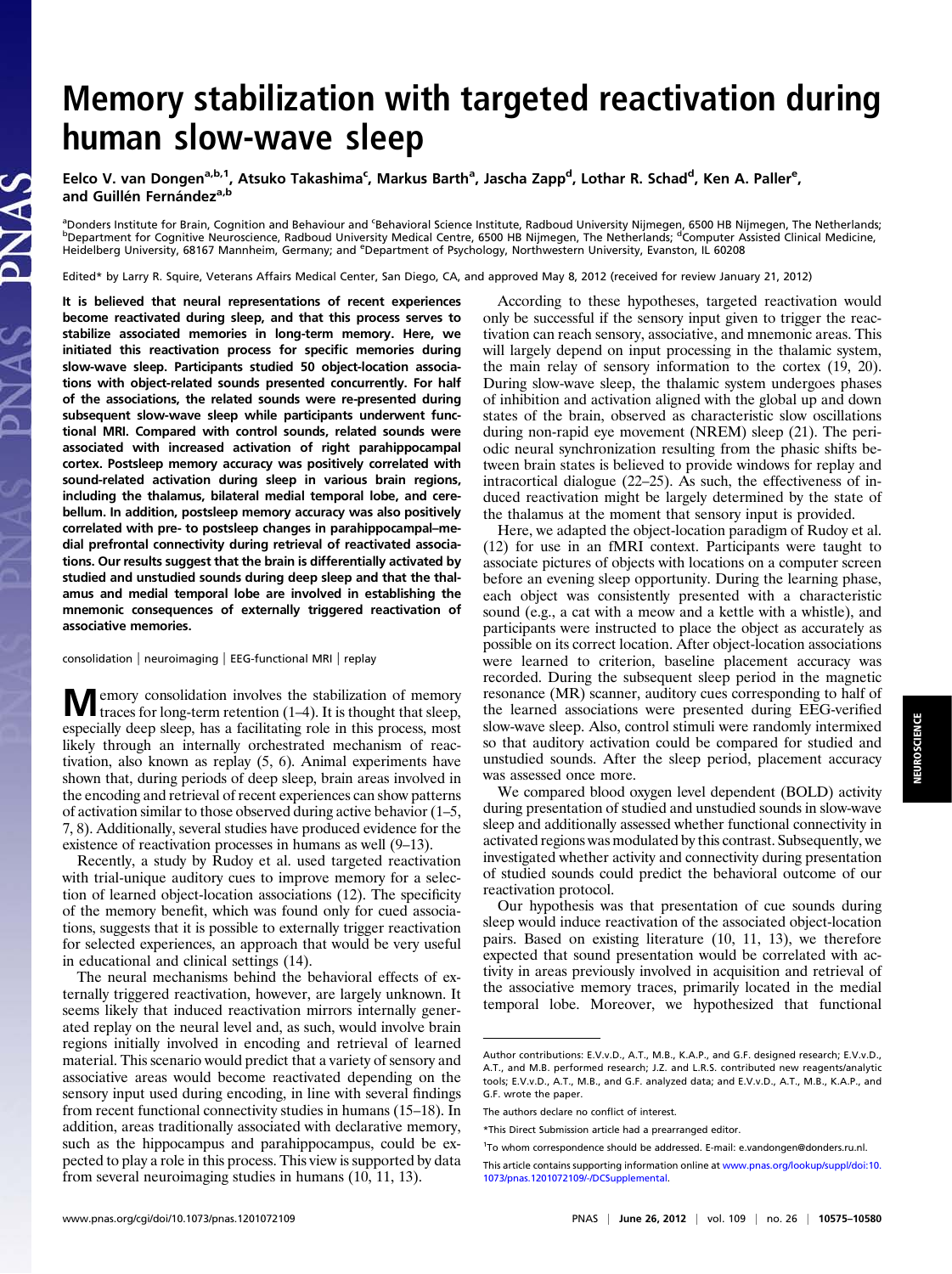connectivity between sensory and associative areas at the time of sound presentation would be increased as the reactivation would reinstate the multimodal representations of the object-locationsound associations. Finally, we predicted that the mnemonic effects of reactivation would depend on activity in medial temporal regions, based on their proposed role in memory consolidation.

## Results

Object Location Task: Learning and Presleep Test. In the evening, shortly before sleeping, participants memorized the locations of 50 pictures of everyday objects. First, participants passively viewed each object as it was sequentially shown on its correct location. Second, subjects were instructed to move the object from the center of the display to its original location by using a joystick (Fig. 1). Each object was consistently presented together with a characteristic sound (e.g., a picture of a cat would be presented with a meow). Feedback on an object's correct location was provided after each placement. We quantified memory performance by using the absolute distance between the participant's placement of each object and its correct location. Learning continued until subjects were successful in placing the objects within 4 cm of their original location on two consecutive rounds. Objects for which this criterion was met were removed from subsequent learning rounds. After reaching this criterion for all objects, participants performed a final presleep test without feedback to provide a baseline measure of memory accuracy. Stimuli were then divided in two sets of 25 ("cued" and "uncued") associations that were matched on accuracy for every participant individually. Correspondingly, baseline performance was not significantly different for subsequently cued and uncued associations [cued (error  $\pm$  SEM): 2.66  $\pm$  0.12 cm; uncued (error  $\pm$ SEM): 2.79  $\pm$  0.13 cm; paired t test  $t_{21}$  = -1.58, P = 0.13].

Reactivation During Sleep. This presleep test was followed by a sleep period of 2 h in the MR scanner during which the participant's sleep state was continuously monitored through polysomnography. It was essential to our paradigm that slow-wave sleep duration was sufficient to allow completion of the reactivation protocol. Participants were therefore partially sleep-deprived in the morning and started the sleep period in the late evening around their habitual bedtimes. Data were only included if at least 80% of the sound stimulation protocol could be completed in slow-wave sleep, the sound stimulation did not produce visible microarousals in the EEG, and participants were not aware that sounds had been presented during the sleep period (based on their responses during the debriefing). This selection resulted in inclusion of 22 participants (out of an original sample of 56) for all analyses reported here (for sleep

parameters, see [Table S1](http://www.pnas.org/lookup/suppl/doi:10.1073/pnas.1201072109/-/DCSupplemental/pnas.201201072SI.pdf?targetid=nameddest=ST1); for a more detailed description of data inclusion and exclusion, see [SI Materials and Methods](http://www.pnas.org/lookup/suppl/doi:10.1073/pnas.1201072109/-/DCSupplemental/pnas.201201072SI.pdf?targetid=nameddest=STXT)).

During the sleep period, sounds previously paired with objectlocation associations from the cued set ("cue sounds") were presented to participants through headphones. Sounds not presented during the learning phase ("control sounds") were additionally played to the subjects to allow comparison of evoked BOLD responses between studied and unstudied sounds.

Postsleep Vigilance and Attention. After the sleep period, participants had a short break and a shower before conducting a second memory test that was identical to the presleep test. This test thus provided a measure of postsleep memory accuracy. Considering the timing of this postsleep test (between midnight and 2:30 AM), time-of-day effects could potentially affect performance at this stage of the experiment. For this reason, participants executed a psychomotor vigilance task [PVT (26); see also [SI Materials and Methods](http://www.pnas.org/lookup/suppl/doi:10.1073/pnas.1201072109/-/DCSupplemental/pnas.201201072SI.pdf?targetid=nameddest=STXT)] at the start of the experiment and before starting the postsleep testing session. A comparison of pre- and postsleep reaction times and error rates on the PVT showed no significant differences in vigilance between the two moments of testing [presleep: mean RT  $(\pm$  SEM) = 304  $(\pm 17)$ ms, no. of errors =  $1.38 \ (\pm 0.30)$ ; postsleep: mean RT =  $318$ ( $\pm$ 13) ms, no. of errors = 1.00 ( $\pm$ 0.23); paired t test:  $t_{21}(2.02)$ ,  $t_{21}(1.07)$ : both  $P > 0.05$ ). This result suggests that the time of testing had no apparent effect on vigilance or attention during the postsleep testing phase.

Object Location Task: Postsleep Test. We observed that performance decreased significantly from the pre- to the postsleep test for both cued and uncued associations: cued ( $\Delta$ error  $\pm$  SEM) = -0.44  $\pm$ 0.11 cm; uncued ( $\triangle$ error  $\pm$  SEM) = -0.33  $\pm$  0.11 cm; paired t test: cued =  $t_{21}(3.86, P = 0.001)$ ; uncued =  $t_{21}(2.56, P = 0.018)$ . There was no significant session  $\times$  condition interaction ( $F_{1,21} = 0.83$ ;  $P = 0.374$ , indicating that there was no overall effect of reactivation on participants' accuracy after the sleep period. A comparison of reaction times on cued and uncued trials before and after sleep showed no significant differences or interactions between conditions (all  $P > 0.05$ ).

Object Location Task: fMRI. Next, our investigations focused on neural responses observed during the object-location test. To investigate which brain areas were involved in performing the object-location task, we contrasted BOLD activity during retrieval of object-location associations with that observed during the fixation period. This contrast showed that performance of the object-location task was related to increased activity in areas involved in visual and spatial perception, memory, and motor



Fig. 1. Graphical depiction of the experimental design. Participants learned 50 object-location associations in the presence of typical object-related sounds. Twenty-five of these associations were cued by using their sounds during subsequent slow-wave sleep (SWS) in the MR scanner. Performance and BOLD responses during task performance and during sleep were assessed to investigate the behavioral and neural underpinnings of externally triggered reactivation.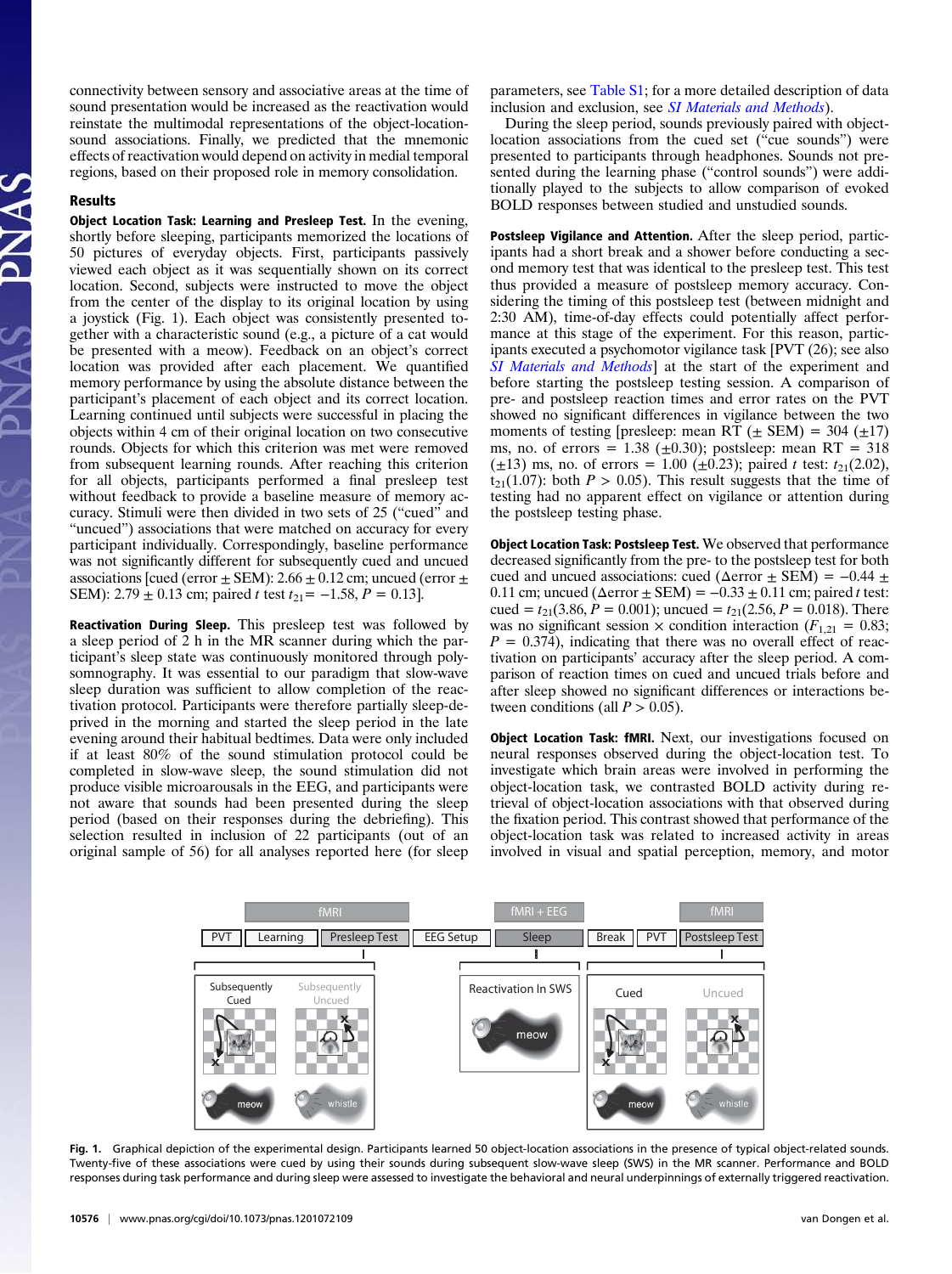action. Areas activated included primary visual cortex, fusiform gyrus, posterior parietal cortex, bilateral parahippocampal cortex, bilateral hippocampus, and left (pre)motor areas. (Fig. 2 and [Table S2](http://www.pnas.org/lookup/suppl/doi:10.1073/pnas.1201072109/-/DCSupplemental/pnas.201201072SI.pdf?targetid=nameddest=ST2)).

Reactivation: fMRI. We then investigated whether evoked responses in BOLD activity during slow-wave sleep differed during presentation of auditory stimuli from the object-location task (cue sounds) compared with task-unrelated stimuli (control sounds). Cue presentation was related to increased activity in the right parahippocampal cortex compared with presentation of control sounds (peak: [32 −42 −6]; Fig. 3A). No significant increase in activity was observed when contrasting the presentation of control with cue sounds.

Reactivation: Functional Connectivity. To probe whether sound presentation modulated functional connectivity of the parahippocampal cortex, we conducted a psychophysiological interaction analysis (PPI). This analysis was seeded from the right parahippocampal region that was differentially activated for cue sounds versus control sounds. Results indicate that right parahippocampal connectivity with posterior brain regions, including the fusiform and calcarine gyrus, precuneus, and primary and secondary visual areas, was selectively increased during presentation of cue sounds (Fig.  $3B$  and [Table S3\)](http://www.pnas.org/lookup/suppl/doi:10.1073/pnas.1201072109/-/DCSupplemental/pnas.201201072SI.pdf?targetid=nameddest=ST3). No significant increases in parahippocampal connectivity were observed during the presentation of the control sounds.

Reactivation: Behavioral Correlations. Although there was no overall behavioral effect of the reactivation protocol on postsleep memory performance, intersubject variability was high. We therefore reasoned that the event-related activity observed during presentation of cue sounds might predict the mnemonic effect of the reactivation protocol on the level of the individual participant. To test this hypothesis, we added a covariate to our group analysis of the contrast between cue and control sounds. This covariate contained for each participant the average change in performance from pre- to postsleep test for the cued associations. In other words, this covariate captured the subject-specific effect that reactivation had on accuracy for the selection of associations that were cued during sleep. This way, we could investigate how cue-related activity was correlated with the behavioral outcome of the reactivation procedure. We found that cuerelated activity in bilateral thalamus, cerebellum, and medial temporal lobe (including both the hippocampus and parahippocampal



Fig. 2. Activity associated with retrieval of object-location associations. Shown is an overview of activity that increased during retrieval of objectlocation associations compared with a fixation baseline. Data shown here were acquired during the presleep test. Retrieval of object-location associations involved activity in bilateral hippocampus, parahippocampus, posterior visual and association areas, and (pre)motor regions. Significant clusters are superimposed on representative sagittal and axial slices of the canonical single subject T1 from SPM8. Results are obtained after initial thresholding at  $P < 0.001$  uncorrected at the voxel level, followed by family-wise error (FWE) correction for multiple comparisons at the cluster level at  $P < 0.05$ . R, right.



Fig. 3. (A) The right parahippocampal cortex is more activated during presentation of cue than control sounds in slow-wave sleep. The cluster shown here is superimposed on a representative sagittal and coronal slice of the canonical single subject T1 from SPM8. Activations are depicted at  $P < 0.001$  (blue) and  $P < 0.01$  (red) uncorrected at the voxel level. After thresholding at the  $P < 0.001$  level, the blue cluster shown is significant ( $P =$ 0.035; FWE) after small volume correction using the peak coordinate of right parahippocampal activation observed in Fig. 2. (B) Parahippocampal connectivity is increased during presentation of cue compared with control sounds. Parahippocampal connectivity to the precuneus and posterior visual areas was shown to be significantly increased during cue sound presentation. Significant clusters are rendered by using the SPM8 surface renderer as provided by FreeSurfer. Results are obtained after initial thresholding at  $P < 0.001$  uncorrected at the voxel level, followed by FWE correction for multiple comparisons at the cluster level at  $P < 0.05$ . LH, left hemisphere; RH, right hemisphere; R, right.

gyrus) was positively correlated with better retention for the corresponding object-location associations (Fig. 4A and [Table S4](http://www.pnas.org/lookup/suppl/doi:10.1073/pnas.1201072109/-/DCSupplemental/pnas.201201072SI.pdf?targetid=nameddest=ST4)).

A similar analysis was conducted for the parahippocampal PPI results. Here, our data suggest that parahippocampal connectivity with the precuneus at the time of cue presentation predicted improved retention for the related object-location associations (Fig. 4B and [Table S5](http://www.pnas.org/lookup/suppl/doi:10.1073/pnas.1201072109/-/DCSupplemental/pnas.201201072SI.pdf?targetid=nameddest=ST5)). We found no negative correlations between postsleep performance and either activity or parahippocampal connectivity at the time of cue presentation.

Object Location Task: Neural Changes from the Pre- to Postsleep Test. To test whether reactivation was related to changes in neural activity and functional connectivity during postsleep retrieval, we contrasted activity and parahippocampal connectivity for cued versus uncued associations at the pre- and postsleep test (see also [SI Materials and Methods](http://www.pnas.org/lookup/suppl/doi:10.1073/pnas.1201072109/-/DCSupplemental/pnas.201201072SI.pdf?targetid=nameddest=STXT) and [Tables S6](http://www.pnas.org/lookup/suppl/doi:10.1073/pnas.1201072109/-/DCSupplemental/pnas.201201072SI.pdf?targetid=nameddest=ST6) and [S7\)](http://www.pnas.org/lookup/suppl/doi:10.1073/pnas.1201072109/-/DCSupplemental/pnas.201201072SI.pdf?targetid=nameddest=ST7). Parahippocampal connectivity with a medial prefrontal region during retrieval of cued associations at the postsleep test was significantly correlated with retention of cued associations (Fig. 4C). In other words, participants with a more positive effect of the reactivation protocol showed stronger parahippocampal to medial prefrontal connectivity when retrieving cued associations. We subsequently tested whether this parahippocampal-medial prefrontal connectivity changed from the pre- to postsleep test. Using a region-of-interest analysis, our results show that parahippocampal connectivity with this medial prefrontal region changed significantly from the pre- to the postsleep test [\(Table](http://www.pnas.org/lookup/suppl/doi:10.1073/pnas.1201072109/-/DCSupplemental/pnas.201201072SI.pdf?targetid=nameddest=ST6) [S6](http://www.pnas.org/lookup/suppl/doi:10.1073/pnas.1201072109/-/DCSupplemental/pnas.201201072SI.pdf?targetid=nameddest=ST6)). Importantly, we also found that this increase in connectivity over sleep was correlated with better retention of cued associations ([Table S7\)](http://www.pnas.org/lookup/suppl/doi:10.1073/pnas.1201072109/-/DCSupplemental/pnas.201201072SI.pdf?targetid=nameddest=ST7).

## Discussion

The results of this study are threefold. First, we showed that auditory cueing of object-location associations during slow-wave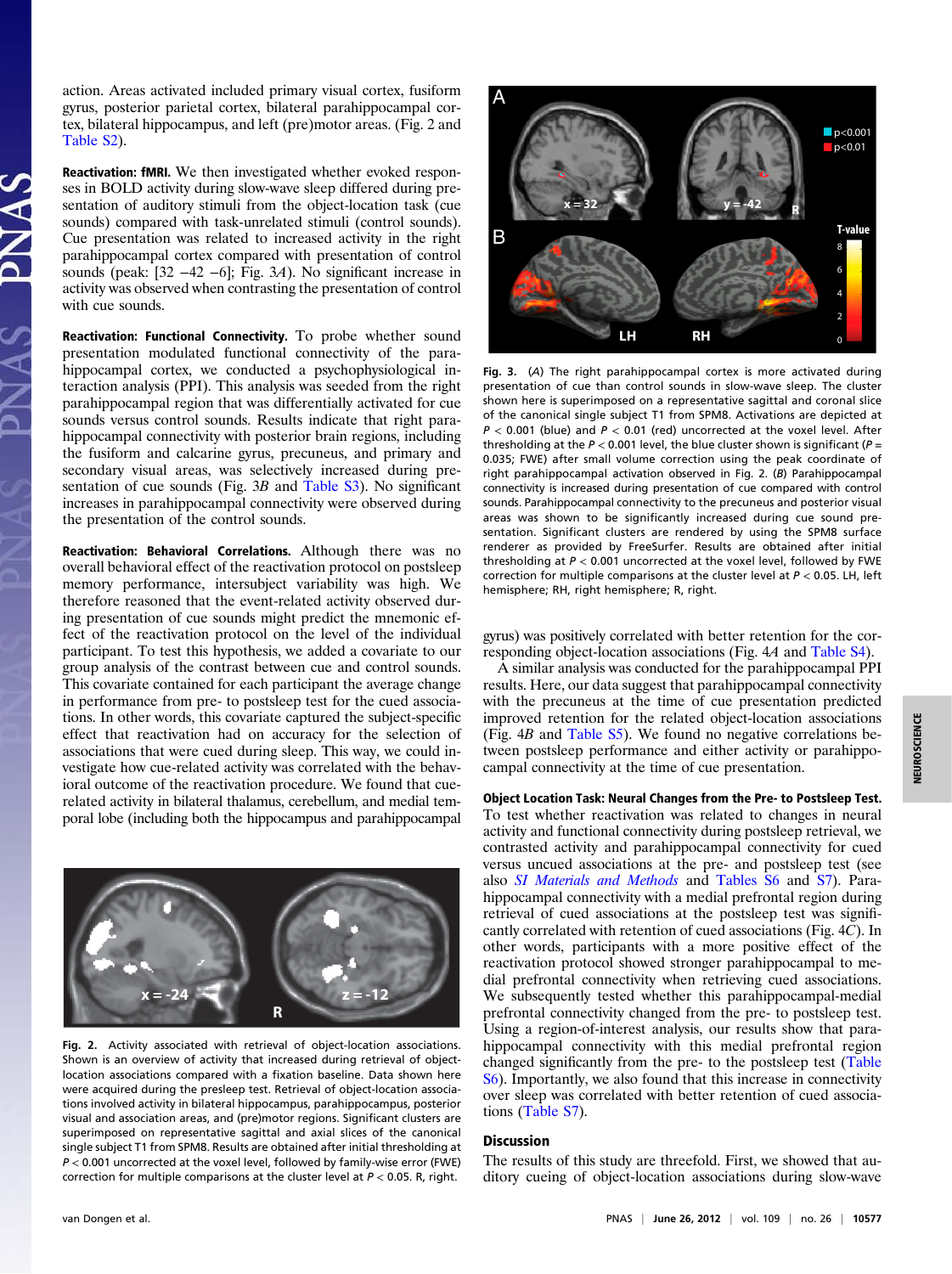

Fig. 4. Correlations between activity and connectivity and postsleep memory performance. (A) Cue-related brain activity (cue > control sounds) in slow-wave sleep that was correlated with a positive effect of the reactivation protocol across participants. Activity in bilateral thalamus\*, cerebellum\*, and medial temporal lobe\*\* at the moment of cue-presentation predicted postsleep accuracy for cued associations. (B) Cue-related parahippocampal connectivity\* (cue > control sounds) in slow-wave sleep that was correlated with a positive effect of the reactivation protocol across participants. Parahippocampal connectivity with the bilateral precuneus at the moment of cue-presentation predicted postsleep accuracy for cued associations. (C) Cuerelated parahippocampal connectivity\* (cued > uncued associations) during the postsleep test that was correlated with a positive effect of the reactivation protocol across participants. Better retention of cued associations was associated with stronger parahippocampal–medial prefrontal connectivity during postsleep retrieval. Results are obtained after initial thresholding at  $P < 0.001$  uncorrected at the voxel level, followed by FWE correction for multiple comparisons at the cluster level at  $P < 0.05$  (\*) or FWE correction for multiple comparisons at the small volume level at  $P < 0.05$ (\*\*). Significant clusters are superimposed on representative slices of the canonical single subject T1 from SPM8. R, right.

sleep increased activity in the right parahippocampal cortex. This finding demonstrates that, even during deep sleep, sounds related to previously studied material can be processed differently from unstudied auditory stimuli. This outcome argues against the traditional view that our brain is shut off from the external world during deep sleep and is in line with recent electrophysiological findings in nonhuman primates (27, 28). Interestingly, the parahippocampal region that was active during sleep overlapped with the area that was involved in active retrieval of the object-location pairs during the presleep test. This result is therefore in line with our hypothesis that retrieval-associated areas can be reactivated during subsequent slow-wave sleep using auditory cues.

Second, we found that presentation of cue sounds during sleep modulated parahippocampal connectivity. Specifically, parahippocampal connectivity with posterior visual regions was increased during cue compared with control sound presentation. This result suggests that presentation of the sounds during slowwave sleep induced network connectivity in nonauditory areas. The overlap between retrieval activity and cue-related connectivity during sleep ([Fig. S1\)](http://www.pnas.org/lookup/suppl/doi:10.1073/pnas.1201072109/-/DCSupplemental/pnas.201201072SI.pdf?targetid=nameddest=SF1) again supports the notion that our cueing protocol induced reactivation of the visual representations of the object-location associations and that the evoked response was not limited to the processing of the auditory stimuli themselves. There are findings from several recent studies indicating that functional connectivity during rest and sleep can be related to preceding learning experiences (15–18). This study extends these findings by reporting modulations of connectivity in relation to a reactivation protocol. Together, these results suggest that connectivity analyses could provide valuable insights into the interplay between brain areas at times of reactivation.

Third, our data indicate that cue-related changes in activity and connectivity can also predict memory stabilization over sleep. Specifically, activity in the medial temporal lobe, thalamus, and cerebellum at the moment of reactivation predicted better memory retention for the cue-related associations. In other words, those participants with the highest cue-related activity in these areas during sleep showed the best retention of cued object locations at the postsleep test. Moreover, parahippocampal connectivity with the precuneus at the time of cueing was similarly related to improved retention of location memory for cued objects after the sleep period. Finally, retention of cued associations was related to increased parahippocampal to medialprefrontal connectivity at postsleep retrieval.

A role for medial temporal lobe regions in offline memory consolidation and reactivation has been proposed based on animal studies (1, 5) and was additionally demonstrated in a number of neuroimaging experiments in humans (10, 11, 13). With this study, we add to the existing body of research by showing that the medial temporal lobe is involved in establishing the behavioral consequences of cue-specific reactivation during slowwave sleep.

Confirming our hypothesis, we found that thalamic activity at the time of cueing was positively correlated with the mnemonic effects of reactivation. We propose that cue-related activity within the thalamus could be used as a state-dependent proxy for sensory responsiveness, based on its involvement in the gating of sensory input (19, 21). The success of memory reactivation through auditory cueing would then depend on the thalamic activation in response to the presentation of the sounds. The thalamic response at this moment would determine whether sensory input is subsequently relayed to the cortex, where it could reinstate the object-location representations and work toward stabilization of the associated memory traces.

Although the role of the cerebellum in memory consolidation is unclear, previous studies have implicated this brain region in the overnight reorganization of procedural memories (29–31) and, additionally, in various forms of conditioning (32). The object-location task used here, besides teaching participants the association between objects and locations, also has a clear procedural component. Participants acquire extensive experience in placing the object at a particular place on the screen, and through feedback, learn to associate each object with a certain joystick movement. One could argue that the predictive value of cerebellar activity at the moment of cueing relates to the reactivation of motor patterns associated with the placement of the cue-related object. However, cerebellar activity was not increased during retrieval of object-location associations in the presleep test, so we have no further imaging results to support this idea. Moreover, reaction times did not differ between cued and uncued associations after the sleep period. Further research into targeted reactivation of motor sequences could shed more light on the role of the cerebellum in memory consolidation. Alternatively, reactivation protocols that use a declarative memory task without a rather sophisticated motor response could reveal whether the cerebellar involvement in stabilization processes observed here is specific to the task used.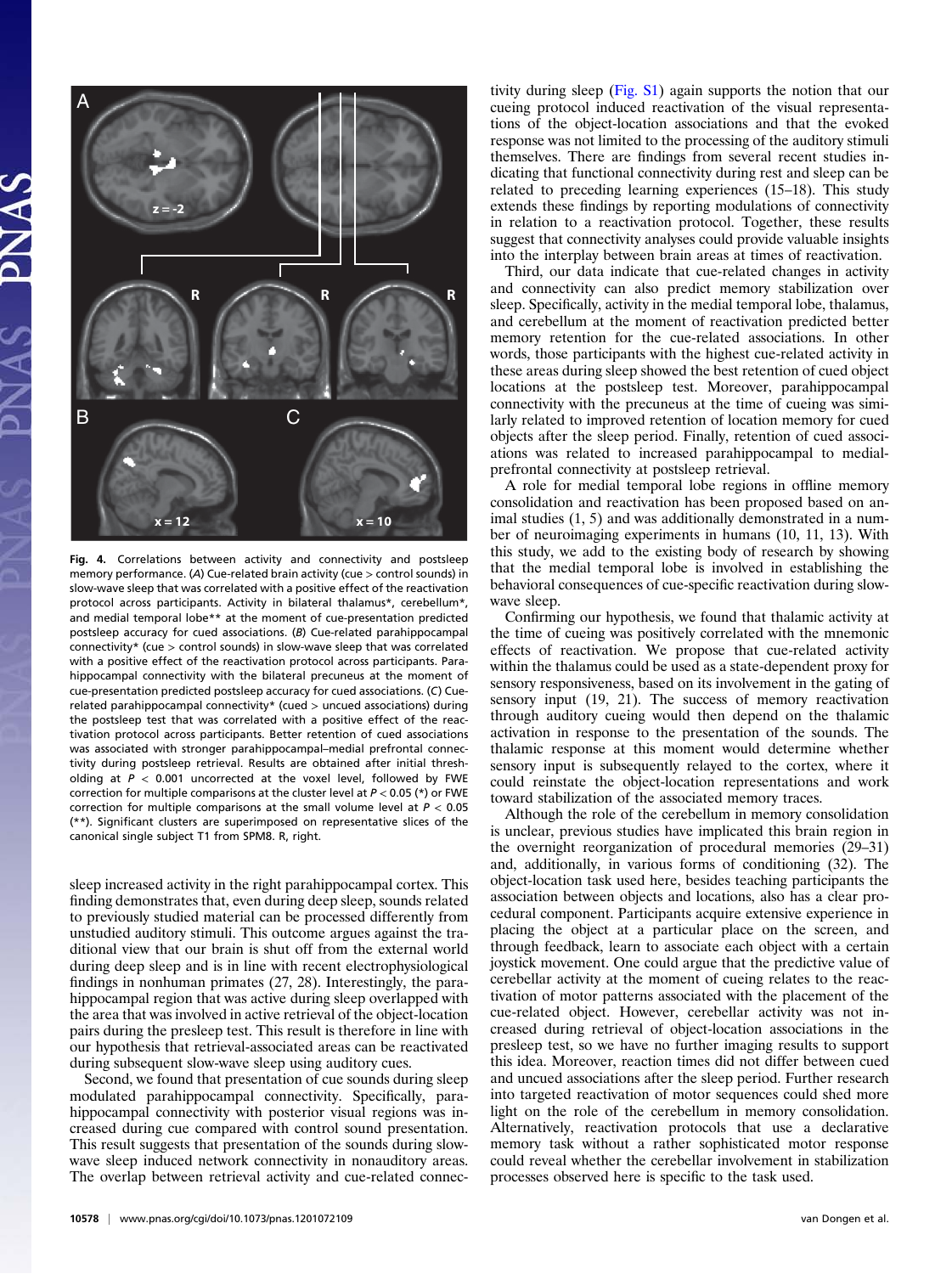Furthermore, the behavioral relevance of functional connectivity between the parahippocampal cortex and the precuneus fits well with recent literature. Several studies have shown that precuneus connectivity changes over time after learning and have therefore proposed a role for this area in processes of memory consolidation (18, 33, 34). Moreover, precuneus involvement in visuospatial imagery, self-referential processing, and the encoding and retrieval of explicit memories makes this region a likely node in the neural network used for the offline processing of learned experiences (35). We would suggest that the parahippocampal-precuneus connectivity signifies an internal retrieval process that might reinstate the object-location representations in the brain.

Lastly, the finding that parahippocampal to medial prefrontal connectivity is increased with better retention of the cued associations is in line with various consolidation studies in humans and nonhuman animals (36–40). The medial prefrontal cortex is believed to become more involved in memory processing as memories are consolidated. Our results support this idea by showing that increased medial prefrontal connectivity is associated with better performance for associations that have been stabilized during slow-wave sleep. This finding offers additional support for the idea that our protocol produces mnemonic effects through its impact on sleep-dependent memory consolidation.

Taken together, our results provide evidence that sensory input during sleep can change neural processing and cue reactivation of selected experiences, and that neural processing at the time of reactivation and during postsleep retrieval can be related to behavioral effects observed after sleep. Nevertheless, overall, reactivation did not significantly benefit postsleep memory performance, in contrast with the results from the original study (12). We suspect that a primary reason for this apparent discrepancy is the difference in sleeping environments. In the original study, participants slept in a quiet, sound-attenuated laboratory environment with a backdrop of unobtrusive white noise. In this study, participants had to adjust to the constant operational noise of the MR scanner to be able to sleep. We believe that participants who managed to sleep in our experiment likely had a higher threshold for noise disruptions than other subjects and/or could suppress ambient sounds more successfully. Auditory stimulation would therefore have a reduced impact on participants included in the analyses reported here compared with the participants in the original study. This reduced responsiveness to external stimuli is likely mediated through adaptive sensory gating at the level of the thalamus (41– 43). The same suppression mechanism that allows participants to fall asleep in the MR laboratory environment might also decrease the chances for reactivation to be induced during subsequent slow-wave sleep by increasing the threshold at which external inputs might be processed in higher sensory and associative areas. According to this hypothesis, the effect of reactivation would scale with thalamic activity after sensory input, which is exactly what we observed here. Nevertheless, it is important to note that the neural responses that modulate the behavioral effect of our reactivation protocol are not necessarily identical to those that produce the consequences of reactivation in a noise-free setting.

We cannot exclude the possibility that the effect of reactivation depends on the participant's state during the active and resting phases of the experiment. In this study, participants were partially sleep-deprived and underwent the protocol in the late evening and night, in contrast with the original experiment in which participants were normally rested and had an afternoon nap. Possible effects of circadian-related factors on the outcome of the reactivation protocol have yet to be studied.

In summary, we have shown that inducing reactivation of objectlocation associations with auditory cues modulates the activity and connectivity of the parahippocampal cortex. Furthermore, our results indicate that cue-related activity in the medial temporal lobe, the thalamus, and the cerebellum, as well as the connectivity between the parahippocampal cortex and the precuneus, predicts the behavioral outcome of such a reactivation protocol. These findings shed more light on the neural mechanisms of induced reactivation and take us one step closer to understanding the offline consolidation of our daily experiences.

## Materials and Methods

For an in-depth description of the experimental procedures, please see [SI](http://www.pnas.org/lookup/suppl/doi:10.1073/pnas.1201072109/-/DCSupplemental/pnas.201201072SI.pdf?targetid=nameddest=STXT) [Materials and Methods](http://www.pnas.org/lookup/suppl/doi:10.1073/pnas.1201072109/-/DCSupplemental/pnas.201201072SI.pdf?targetid=nameddest=STXT).

Participants. Fifty-six participants were recruited from the Radboud University Nijmegen student population through an online research participant pool (age range 18–27; 14 males; 4 left-handed). Thirty-four participants were excluded from the final analysis (27 because of insufficient slow-wave sleep during the sleep period; 4 because of technical difficulties in EEG or fMRI acquisition; 2 because of excessive motion during the sleep period; and 1 because of illness), leaving 22 participants for the analyses reported in this article. The experiment was conducted in accordance with national legislation for the protection of human volunteers in nonclinical research settings and the Helsinki Declaration. Participants were given course credits or monetary compensation for participation.

General Procedures. The experiment began between 7 and 8 PM with the sleep period starting between 10 PM and midnight. Participants arrived at the laboratory, gave informed consent, and executed a PVT (26) to measure attentiveness. After the PVT task, participants were placed in the MR scanner. First, a test was conducted to set the sound volume to a subject-specific level at which the participant could clearly distinguish individual sounds while the scanner was operating. Subsequently, participants executed the object-location task. After a short break, subjects were prepared for polysomnographic recordings outside the scanner. Next, participants reentered the scanner room and were instructed to rest for 2 h. In this period, the participant's EEG was observed online. During intervals of stable slow-wave sleep, half of the sounds previously used to cue the object-location associations were played to the participant. In addition, sounds previously unassociated with the learned material were presented as control stimuli. The sleep period was followed by a short break. To ensure that participants were awake and alert after the sleep period, all participants took a shower before starting the postsleep testing session. To measure vigilance in the postsleep period, a second PVT was then administered. This task was followed by the postsleep testing session and an anatomical scan in the MR scanner, after which subjects were debriefed.

fMRI Data Acquisition and Analysis. fMRI data were recorded on a 1.5 T MR scanner (Avanto; Siemens Healthcare) by using a reduced-noise EPI sequence (44) and an eight-channel head coil. Preprocessing and statistical analysis of all scans was done in SPM8 (www.fi[l.ion.ucl.ac.uk/spm\)](http://www.fil.ion.ucl.ac.uk/spm) by using a standard approach supplemented by custom methods for data quality optimization.

EEG Data Acquisition and Analysis. During the sleep period, electrophysiological recordings were obtained by using an MR-compatible BrainAmp MR Plus amplifier and an MR-compatible 32-channel electrode cap (Brain Products). Electrooculograms, the electrocardiogram, and the electromyogram were recorded throughout the sleep period according to AASM guidelines (45) using an MR-compatible "BrainAmp ExG MR" system in combination with bipolar AgCl electrodes (Brain Products). Artifact correction and sleep staging were subsequently done in BrainVision Analyzer 2.0 (Brain Products).

ACKNOWLEDGMENTS. We thank the Technical Group at the Donders Centre for Cognitive Neuroimaging for their technical support, all subjects for participation in this study, and Sabine Kooijman and Til Ole Bergmann for help with the analysis of the sleep data. This work was supported by Dutch Organization for Scientific Research Grants 400-06-110 (to E.V.v.D.) and 451- 06-006 (to A.T.). K.A.P. was supported by National Science Foundation Grant BCS-1025697. G.F. was supported by European Research Council Grant 2010- AdG 268800—Neuroschema.